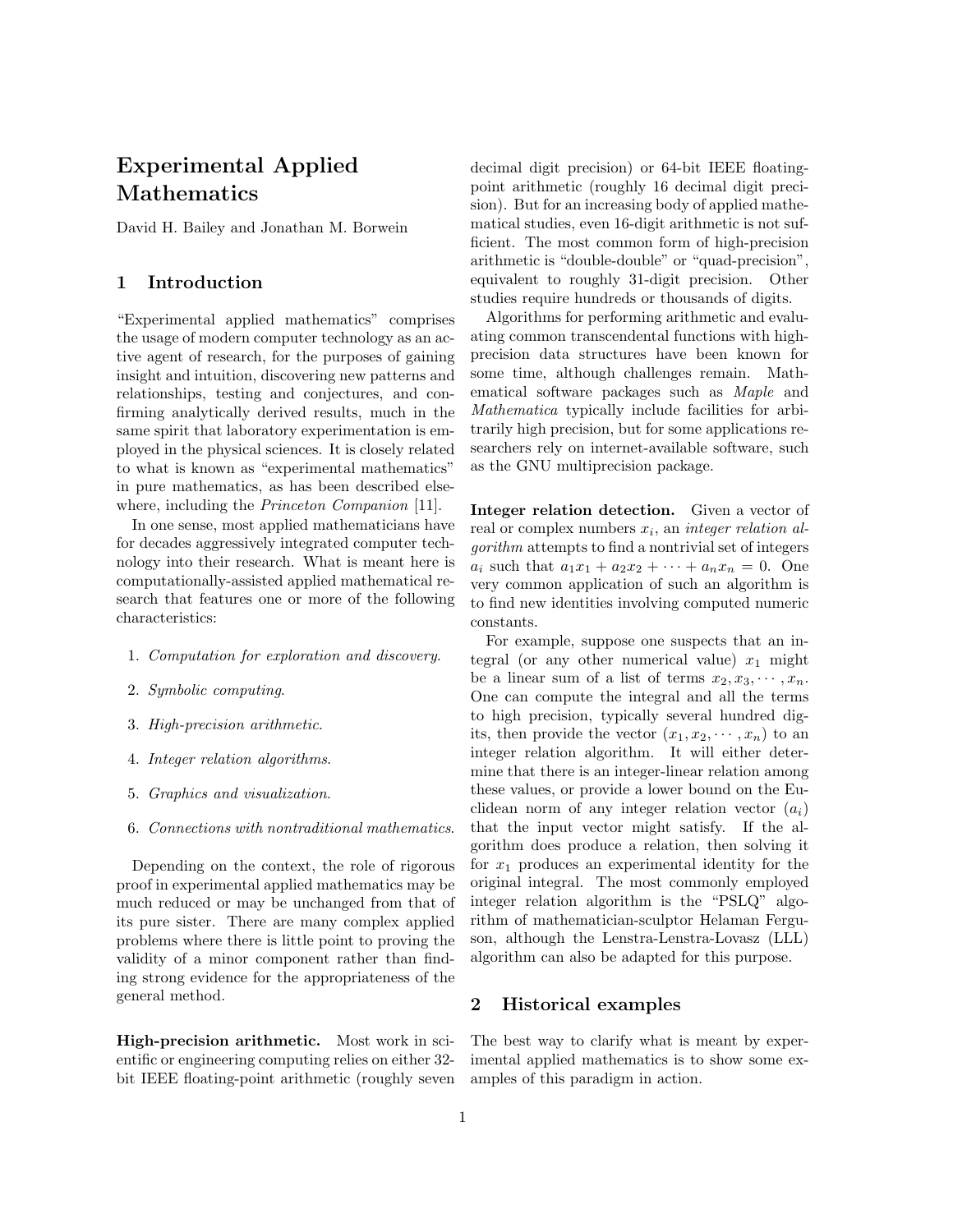Gravitational boosting. One interesting space-age example is the unexpected discovery of gravitational boosting by Michael Minovitch at the Jet Propulsion Laboratory in 1961. Minovitch described how he discovered that Hohmann transfer ellipses were not, as then believed, the minimum-energy way to reach the outer planets. Instead, he discovered computationally that spacecraft orbits which pass close by other planets could gain a "slingshot effect" substantial boost in speed (compensated by an extremely small change in the orbital velocity of the planet) on their way to a distant location. Until this demonstration, "most planetary mission designers considered the gravity field of a target planet to be somewhat of a nuisance, to be cancelled out, usually by onboard Rocket thrust."

Without such a boost from Jupiter, Saturn and Uranus, the Voyager mission would have taken more than 30 years to reach Neptune; instead, Voyager reached Neptune in only ten years. Indeed, without gravitational boosting, we would still be waiting! We would have to wait much longer for Voyager to leave the solar system as it now is.

One premier example of 20th century applied experimental mathematics is the development of fractal theory, as exemplified by the works of Benoit Mandelbrot. Mandelbrot studied many more examples of fractal sets, many of them with direct connections to nature. Applications include analyses of the shapes of coastlines, mountains, biological structures, blood vessels, galaxies, even music, art and the stock market. For example, Mandelbrot found that the coast of Australia, the West Coast of Britain and the land frontier of Portugal all satisfy shapes given by a fractal dimension of approximately 1.75.

In the 1960s and early 1970s, applied mathematicians began to computationally explore features of chaotic iterations that had previously been studied by analytic methods. May, Lorenz, Mandelbrot, Feigenbaum, Ruelle, York and others led the way in utilizing computers and graphics to explore this realm, as chronicled for example in Gleick's book Chaos: Making a New Science.

The uncertainty principle. We finish this section with a principle that, while discovered early in the 20th century by conventional formal reasoning, could have been discovered much more easily with computational tools.

Most readers have heard of the uncertainty principle from quantum mechanics, which is often expressed as the fact that the position and momentum of a subatomic-scale particle cannot simultaneously be prescribed or measured to arbitrary accuracy. Others may be familiar with the uncertainty principle from signal processing theory, which is often expressed as the fact that a signal cannot simultaneously be "time-limited" and "frequency-limited." Remarkably, the precise mathematical formulations of these two principles are identical.

Consider a real, continuously differentiable,  $L^2$ function  $f(t)$ , which further satisfies  $|t|^{3/2+\varepsilon}f(t) \rightarrow$ 0 as  $|t| \to \infty$  for some  $\varepsilon > 0$ . (This assures convergence of the integrals below.) For convenience, we assume  $f(-t) = f(t)$ , so the Fourier transform  $\hat{f}(x)$  of  $f(t)$  is real, although this is not necessary. Define

$$
E(f) = \int_{-\infty}^{\infty} f^2(t) dt \qquad V(f) = \int_{-\infty}^{\infty} t^2 f^2(t) dt
$$

$$
\hat{f}(x) = \int_{-\infty}^{\infty} f(t)e^{-itx} dt \quad Q(f) = \frac{V(f)}{E(f)} \cdot \frac{V(\hat{f})}{E(\hat{f})}.
$$
(1)

Then the uncertainty principle is the assertion that  $Q(f) \geq 1/4$ , with equality if and only if  $f(t) =$  $ae^{-(bt)^2/2}$  for real constants a and b. The proof of this fact is not terribly difficult but is hardly enlightening—see, for example [5, pg. 183–188].

Let us approach this problem as an experimental mathematician might. As mentioned, it is natural when studying Fourier transforms (particularly in the context of signal processing) to consider the "dispersion" of a function and to compare this with the dispersion of its Fourier transform. Noting what appears to be an inverse relationship between these two quantities, we are led to consider  $Q(f)$  in (1). With the assistance of Maple or Mathematica, one can readily work out some examples, as shown in Table 1. Note that each of the entries in the last column is in the range  $(1/4, 1/2)$ . Can one get any lower?

To further study this problem experimentally, note that the Fourier transform  $\ddot{f}$  of  $f(t)$  can be closely approximated with a Fast Fourier transform, after suitable discretization. The integrals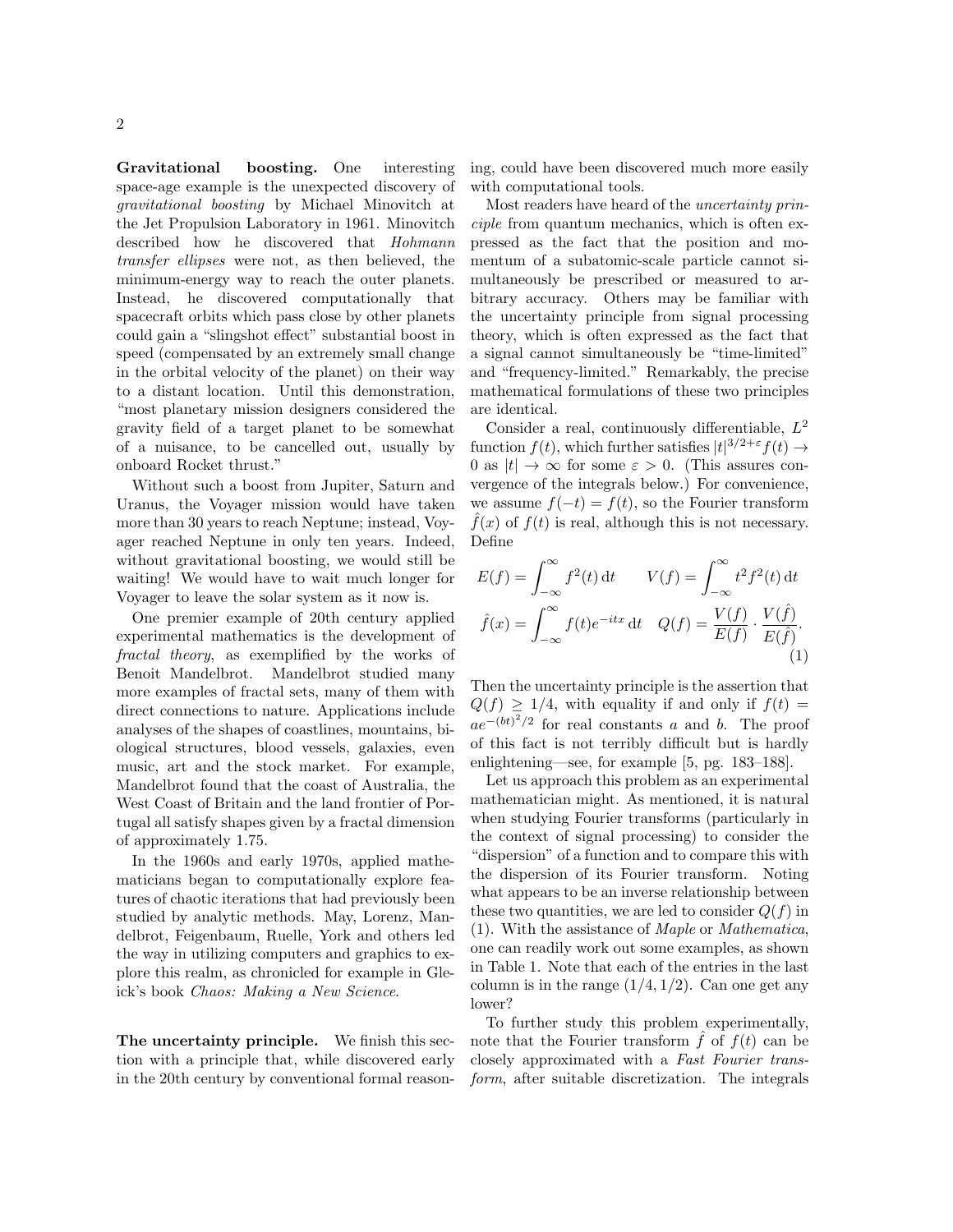| f(t) | Interval | f(x)                                                                                                     | Q(f) |
|------|----------|----------------------------------------------------------------------------------------------------------|------|
|      |          | $\left 1-t\right \ \mathrm{sgn}\,t\ \ \left[-1,1\right]\ \ 2(1-\cos x)/x^2$                              | 3/10 |
|      |          | $1-t^2$ [-1, 1] $4(\sin x - x \cos x)/x^3$                                                               | 5/14 |
|      |          | $1/(1+t^2)$ $[-\infty,\infty]$ $\pi \exp(-x \operatorname{sgn} x)$                                       | 1/2  |
|      |          | $e^{- t }$ $[-\infty,\infty]$ $2/(1+x^2)$                                                                | 1/2  |
|      |          | $\left  1 + \cos t \right  - \pi, \pi \right $ $2 \sin(\pi x)/(x - x^3) \left( \pi^2 - 15/2 \right) / 9$ |      |

Table 1: Q values for various functions.



Figure 1: Q-minimizer and matching Gaussian.

V and E can be similarly evaluated numerically. Then one can adopt a search strategy, starting, say, with a "tent function," then perturbing it up or down by some  $\delta$  on a regular grid. When for a qiven  $\delta$ , a minimizing function  $f(t)$  has been found, reduce  $\delta$ , refine the grid and repeat. Terminate when  $\delta$  is sufficiently small, say 10<sup>-6</sup> or so. (For additional details, see [5].)

The resulting function  $f(t)$  is shown in Figure 1. Needless to say, its shape strongly suggests a Gaussian probability curve. Figure 1 displays both  $f(t)$ and the function  $e^{-(bt)^2/2}$ , where  $b = 0.45446177$  they are identical to the precision of the plot!

In short, it is a relatively simple matter, using 21st-century computational tools, to numerically "discover" the uncertainty principle. Doubtless the same is true of many other historical principles of physics, chemistry and other fields.

# 3 21st century studies

It is fair to say that the computationalexperimental approach in applied mathematics has greatly accelerated in the 21st century. We show here a few specific illustrative examples. These include several by the present authors, because we are familiar with them. There are doubtless many others that we are not aware of that are similarly exemplary of the experimental paradigm.

### 3.1 Chimera states in oscillator arrays

One interesting example of experimental applied mathematics was the 2002 discovery by Kuramoto, Battogtokh and Sima of "chimera" states, which arise in certain nonlocally coupled oscillator systems (i.e., arrays of identical oscillators, where individual oscillators are correlated with oscillators some distance away in the array). These systems can arise in a wide range of physical systems, including Josephson junction arrays, oscillating chemical systems, epidemiological models, neural networks underlying snail shell patterns and "ocular dominance stripes" observed in the visual cortex of cats and monkeys. In chimera states, named for the mythological beast that incongruously combines features of lions, goats and serpents, the oscillator array bifurcates into two relatively stable groups, the first composed of coherent, phased-locked oscillators, and the second composed of incoherent, drifting oscillators.

According to Abrams and Strogatz, who subsequently studied these states in detail, most arrays of oscillators quickly converge into one of four typical patterns: (a) synchrony, with all oscillators moving in unison; (b) solitary waves in one dimension or spiral waves in two dimensions, with all oscillators locked in frequency; (c) incoherence, where phases of the oscillators vary quasiperiodically, with no global spatial structure; and (d) more complex patterns, such as spatiotemporal chaos and intermittency. But in chimera states, phase locking and incoherence are simultaneously present in the same system.

The simplest governing equation for a continuous one-dimensional chimera array is

$$
\frac{\partial \phi}{\partial t} = \omega - \int_0^1 G(x - x') \sin \left[ \phi(x, t) - \phi(x', t) + \alpha \right] dx',
$$
\n(2)

where  $\phi(x, t)$  specifies the phase of the oscillator given by  $x \in [0, 1)$  at time t, and  $G(x - x')$  specifies the degree of nonlocal coupling between the oscillators  $x$  and  $x'$ . A discrete, computable version of (2) can be obtained by replacing the integral with a sum over a 1-D array  $(x_k, 0 \leq k \leq N)$ ,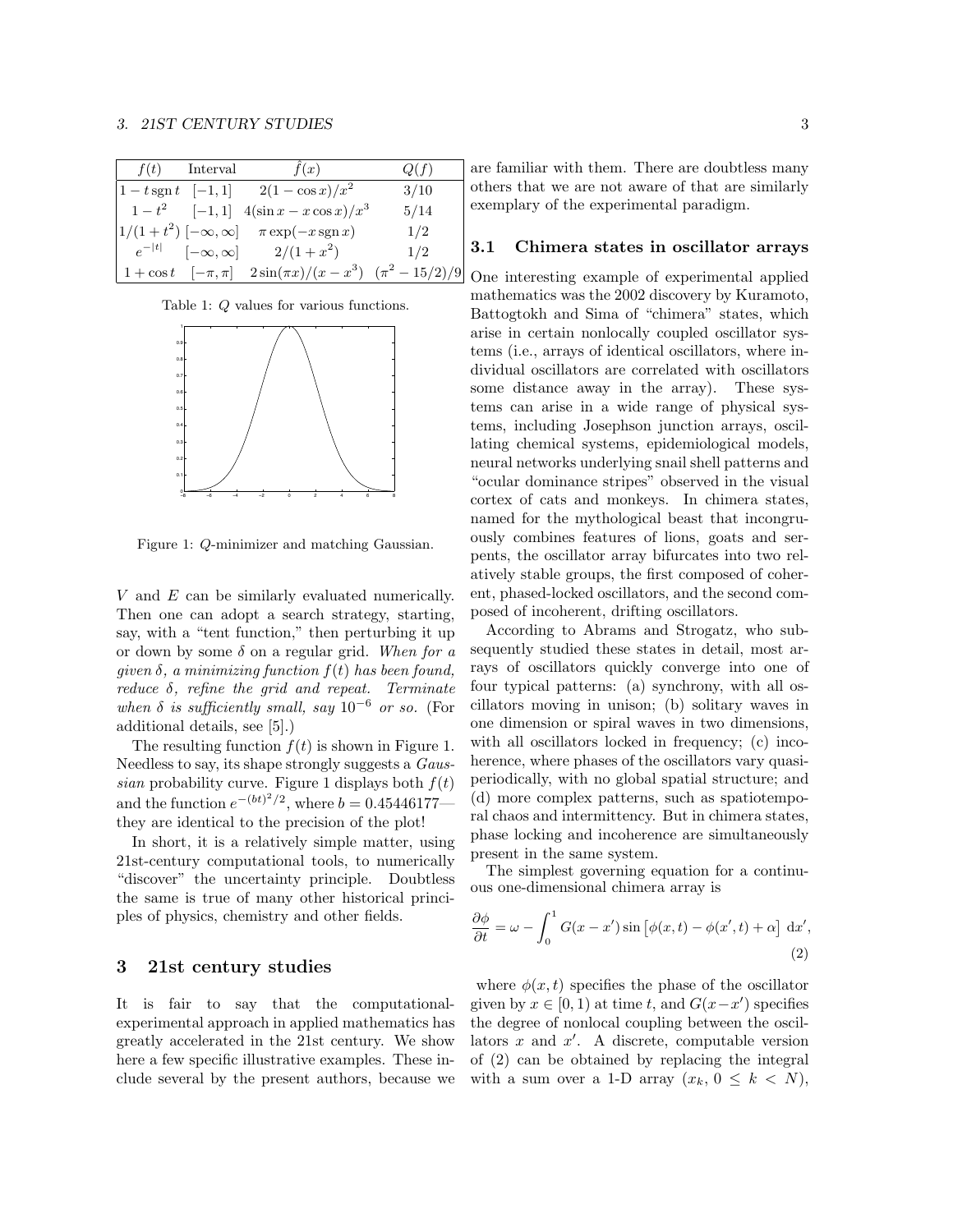

Figure 2: Phase pattern for a typical chimera state.

where  $x_k = k/N$ . Kuramoto and Battogtokh took  $G(x - x') = C \exp(-\kappa |x - x')$  for constant C and parameter  $\kappa$ .

Specifying  $\kappa = 4$ ,  $\alpha = 1.457$ , array size  $N = 256$ and time step size  $\Delta t = 0.025$ , and starting from  $\phi(x) = 6 \exp \left[ -30(x - 1/2)^2 \right] r(x)$ , where r is a uniform random variable on  $[-1/2, 1/2)$ , gives rise to the phase patterns shown in Figure 2. Note that the oscillators near  $x = 0$  and  $x = 1$  appear to be phase-locked, moving in near-perfect synchrony with their neighbors, but those oscillators in the center drift wildly in phase, both with respect to their neighbors and to the locked oscillators.

Numerous researchers have studied this phenomenon since its initial numerical discovery. Abrams and Strogatz studied the coupling function is given by  $G(x) = (1 + A \cos x)/(2\pi)$ , where  $0 \leq A \leq 1$ , for which they were able to solve the system analytically, and then extended their methods to more general systems. They found that chimera systems have a characteristic life cycle: a uniform phase-locked state, followed by a spatially uniform drift state, then a modulated drift state, then the birth of a chimera state, followed a period of stable chimera, then a saddle-node bifurcation, and finally an unstable chimera.

#### 3.2 Winfree oscillators

One closely related development is the resolution of the Quinn-Rand-Strogatz (QRS) constant. Quinn, Rand and Strogatz had studied the Winfree model of coupled nonlinear oscillators, namely

$$
\dot{\theta}_i = \omega_i + \frac{\kappa}{N} \sum_{j=1}^N -(1 + \cos \theta_j) \sin \theta_i \qquad (3)
$$

for  $1 \leq i \leq N$ , where  $\theta_i(t)$  is the phase of oscillator *i* at time *t*, the parameter  $\kappa$  is the coupling strength, and the frequencies  $\omega_i$  are drawn from a symmetric unimodal density  $g(w)$ . In their analyses, they were led to the formula

$$
0 = \sum_{i=1}^{N} \left( 2\sqrt{1 - s^2(1 - 2(i - 1)/(N - 1))^2} - \frac{1}{\sqrt{1 - s^2(1 - 2(i - 1)/(N - 1))^2}} \right),
$$

implicitly defining a phase offset angle  $\phi = \sin^{-1} s$ due to bifurcation. The authors conjectured, on the basis of numerical evidence, the asymptotic behavior of the N-dependent solution s to be

$$
1 - s_N \sim \frac{c_1}{N} + \frac{c_2}{N^2} + \frac{c_3}{N^3} \cdots,
$$

where  $c_1 = 0.60544365...$  is now known as the QRS constant.

In 2008, the present authors together with Richard Crandall computed the numerical value of this constant to 42 decimal digits, obtaining

$$
c_1 \approx 0.60544365719673274947892284244\dots
$$

With this numerical value in hand, they were able to demonstrate that  $c_1$  is the unique zero of the Hurwitz zeta function  $\zeta(1/2, z/2)$  on the interval  $0 \leq z \leq 2$ . What's more, they found that  $c_2 =$  $-0.104685459...$  is given analytically by

$$
c_2 = c_1 - c_1^2 - 30 \frac{\zeta(-1/2, c_1/2)}{\zeta(3/2, c_1/2)}.
$$

### 3.3 High precision dynamics.

Periodic orbits form the "skeleton" of a dynamical system and provide much useful information, but when the orbits are unstable, high-precision numerical integrators are often required to obtain numerically meaningful results.

For instance, in Figure 3 we show computed symmetric periodic orbit for the  $(7+2)$ -Ring problem using double and quadruple precision. The  $(n + 2)$ -body Ring problem describes the motion of an infinitesimal particle attracted by the gravitational field of  $n + 1$  primary bodies, n in the vertices of a regular polygon is rotating in its own plane about the center with constant angular velocity. Each point corresponds to the initial conditions of one symmetric periodic orbit, and the grey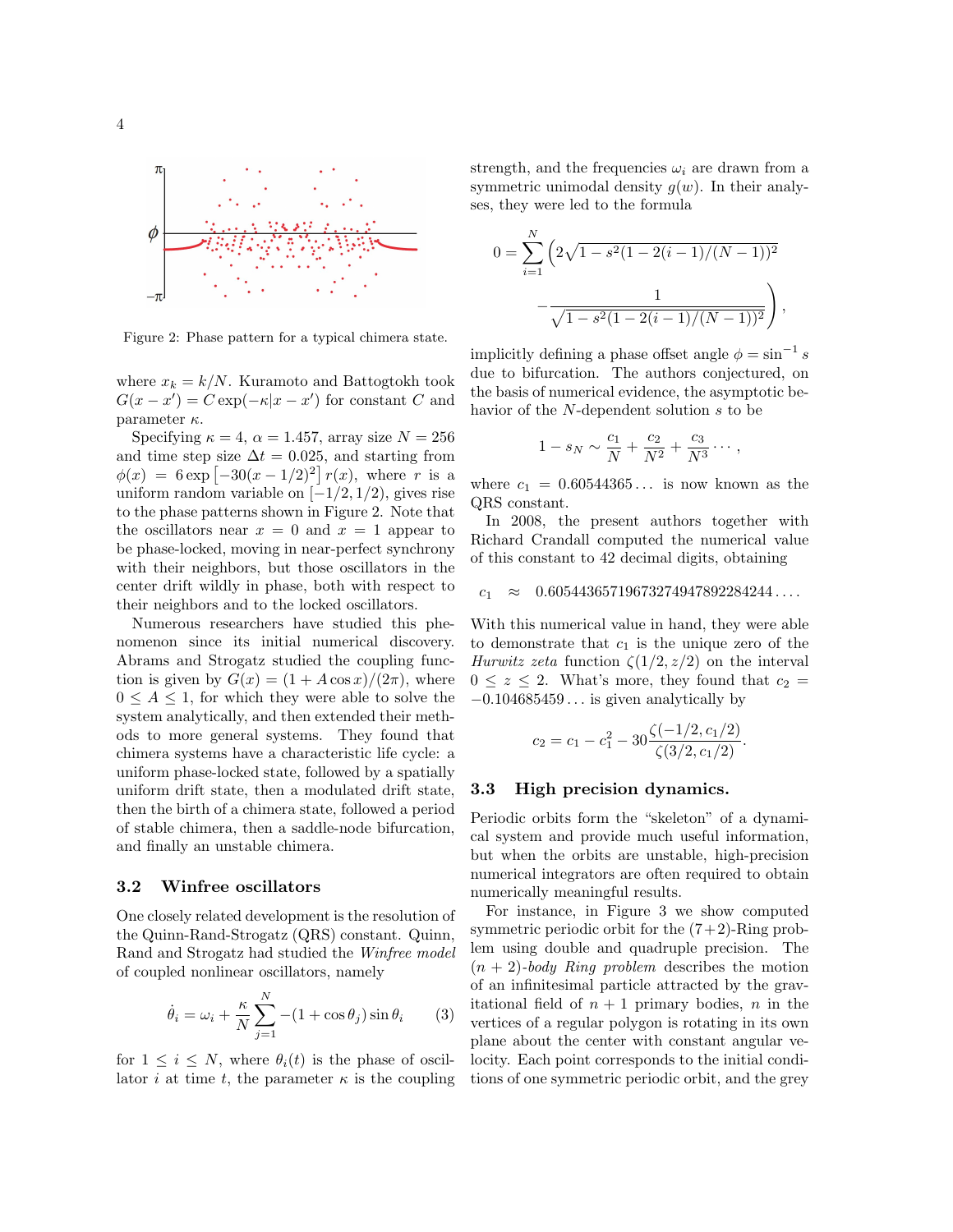# 3. 21ST CENTURY STUDIES 5

area corresponds to regions of forbidden motion (delimited by the limit curve). To avoid "false" initial conditions it is useful to check if the initial conditions generate a periodic orbit up to a given tolerance level; but for highly unstable periodic orbits we may lose several digits in each period, so that double precision is not enough, resulting in gaps in the figure.



Figure 3: Symmetric periodic orbits (m denotes multiplicity of the periodic orbit) in the most chaotic zone of the  $(7+2)$ -Ring problem using double  $(A)$  and quadruple (B) precision. (Reproduced by permission.)

Hundred-digit precision arithmetic plays a fundamental role in a 2010 study of the fractal properties of the LORENZ ATTRACTOR [3.XY] (see Figure 4). The first plot shows the intersection of an arbitrary trajectory on the Lorenz attractor with the section  $z = 27$ , in a rectangle in the  $x - y$  plane. All later plots zoom in on a tiny region (too small to be seen by the unaided eye) at the center of the red rectangle of the preceding plot to show that what appears to be a line is in fact not one.

The Lindstedt-Poincaré method for computing periodic orbits is based on the Lindstedt-Poincaré perturbation theory, Newton's method for solving nonlinear systems, and Fourier interpolation. Viswanath has used this in combination with highprecision libraries to obtain periodic orbits for the Lorenz model at the classical Saltzman's parameter values. This procedure permits one to compute, to high accuracy, highly unstable periodic orbits that otherwise would lose all numerical signifi-



Figure 4: Fractal property of the Lorenz attractor. (Reproduced by permission.)

cance. For these reasons, high-precision arithmetic plays a fundamental role in the study of the fractal properties of the Lorenz attractor (see Figures 4 and 5) and in a consistent formal development of complex singularities of the Lorenz system using infinite series.

For additional details and references, see [4].



Figure 5: Computational relative error vs. CPU time and number of iterations in a 1000-digit computation of the periodic orbits LR and LLRLR of the Lorenz model. (Reproduced by permission.)

# 3.4 Ising integrals

CPU time

The previously mentioned study employed 100 digit arithmetic. Much higher precision has proven essential in studies with Richard Crandall (see [5, 2]) of the following integrals that arise in the Ising theory of mathematical physics and in quan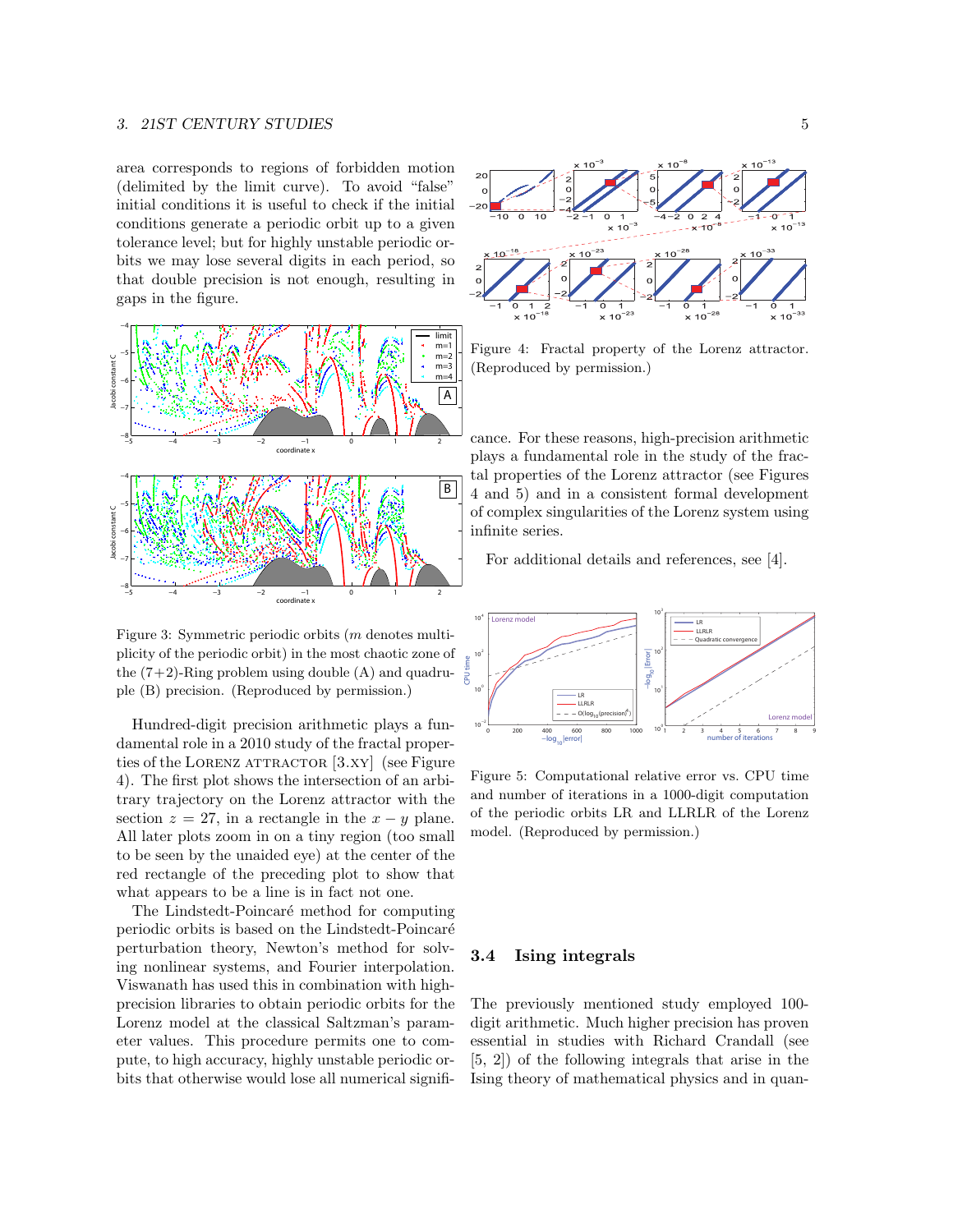tum field theory:

$$
C_n = \frac{4}{n!} \int_0^\infty \cdots \int_0^\infty \frac{1}{\left(\sum_{j=1}^n (u_j + 1/u_j)\right)^2} dU
$$
  

$$
D_n = \frac{4}{n!} \int_0^\infty \cdots \int_0^\infty \frac{\prod_{i < j} \left(\frac{u_i - u_j}{u_i + u_j}\right)^2}{\left(\sum_{j=1}^n (u_j + 1/u_j)\right)^2} dU
$$
  

$$
E_n = 2 \int_0^1 \cdots \int_0^1 \left(\prod_{1 \le j < k \le n} \frac{u_k - u_j}{u_k + u_j}\right)^2 dT,
$$

where  $dU = \frac{du_1}{u_1} \cdots \frac{du_n}{u_n}$ ,  $dT = dt_2 \cdots dt_n$ , and  $u_k = \prod_{i=1}^k t_i$ . Note that  $E_n \leq D_n \leq C_n$ .

Direct computation of these integrals from their defining formulas is very difficult, but for  $C_n$ , it can be shown that

$$
C_n = \frac{2^n}{n!} \int_0^\infty pK_0^n(p) \, \mathrm{d}p,
$$

where  $K_0$  is the modified Bessel function. Numerical values so computed were used with PSLQ to deduce results such as  $C_4 = 7\zeta(3)/12$ , and furthermore to discover that

$$
\lim_{n \to \infty} C_n = 0.63047350... = 2e^{-2\gamma},
$$

with additional higher-order terms in an asymptotic expansion. One intriguing experimental result (not yet proven) is the following:

$$
E_5 \stackrel{?}{=} 42 - 1984 \text{Li}_4\left(\frac{1}{2}\right) + \frac{189\pi^4}{10} - 74\zeta(3)
$$

$$
- 1272\zeta(3) \log 2 + 40\pi^2 \log^2 2 - \frac{62\pi^2}{3}
$$

$$
+ \frac{40\pi^2 \log 2}{3} + 88 \log^4 2 + 464 \log^2 2 - 40 \log 2,
$$

found by a multi-hour computation on a highly parallel computer system, and confirmed to 250 digit precision. Here  $\text{Li}_4(z) = \sum_{k \geq 1} z^k / k^4$  is the standard order-4 polylogarithm.

### 3.5 Ramble integrals and short walks

Consider, for complex s, the n-dimensional ramble integrals [3]

$$
W_n(s) = \int_{[0,1]^n} \left| \sum_{k=1}^n e^{2\pi x_k i} \right|^s \, \mathrm{d}x,\tag{4}
$$

which occur in the theory of uniform random walk integrals in the plane, where at each step a unitstep is taken in a random direction as first studied by Pearson, Rayleigh and others a hundred years ago. Integrals such as (4) are the s-th moment of the distance to the origin after  $n$  steps. As is well known, various types of random walks arise in fields as diverse as aviation, ecology, economics, psychology, computer science, physics, chemistry, and biology.

Walks and measures. In 2010 work (by J. Borwein, A. Straub , J. Wan and W. Zudilin), using a combination of analysis and high-precision numerical computation, results such as

$$
W'_n(0) = -n \int_0^\infty \log(x) J_0^{n-1}(x) J_1(x) \mathrm{d}x,
$$

were obtained, where  $J_n(x)$  denotes the Bessel function of the first kind and  $\gamma$  denotes Euler's constant. These results, in turn, lead to various closed forms and have been used to confirm, to 600-digit precision, the following Mahler measure conjecture adapted from Villegas:

$$
W'_{5}(0) \stackrel{?}{=} \left(\frac{15}{4\pi^{2}}\right)^{5/2} \int_{0}^{\infty} {\{\eta^{3}(e^{-3t})\eta^{3}(e^{-5t}) + \eta^{3}(e^{-t})\eta^{3}(e^{-15t})\} t^{3} dt},
$$

where the *Dedekind eta-function* can be computed from:  $\eta(q) =$ 

$$
q^{1/24} \prod_{n\geq 1} (1-q^n) = q^{1/24} \sum_{n=-\infty}^{\infty} (-1)^n q^{n(3n+1)/2}.
$$

There are remarkable connections between diverse parts of pure, applied and computational mathematics lying behind these results. As often there is a fine interplay between developing better computational tools—especially for special functions and polylogarithms—and discovering new structure.

Densities of short walks. One of the deepest related discoveries is the following closed form for the radial density of a four step uniform random walk in the plane: for  $2 \leq \alpha \leq 4$  one has the real hypergeometric form:

$$
p_4(\alpha) = \frac{2}{\pi^2} \frac{\sqrt{16 - \alpha^2}}{\alpha} {}_3F_2\left(\frac{\frac{1}{2}, \frac{1}{2}, \frac{1}{2}}{\frac{5}{6}, \frac{7}{6}} | \frac{(16 - \alpha^2)^3}{108\alpha^4}\right).
$$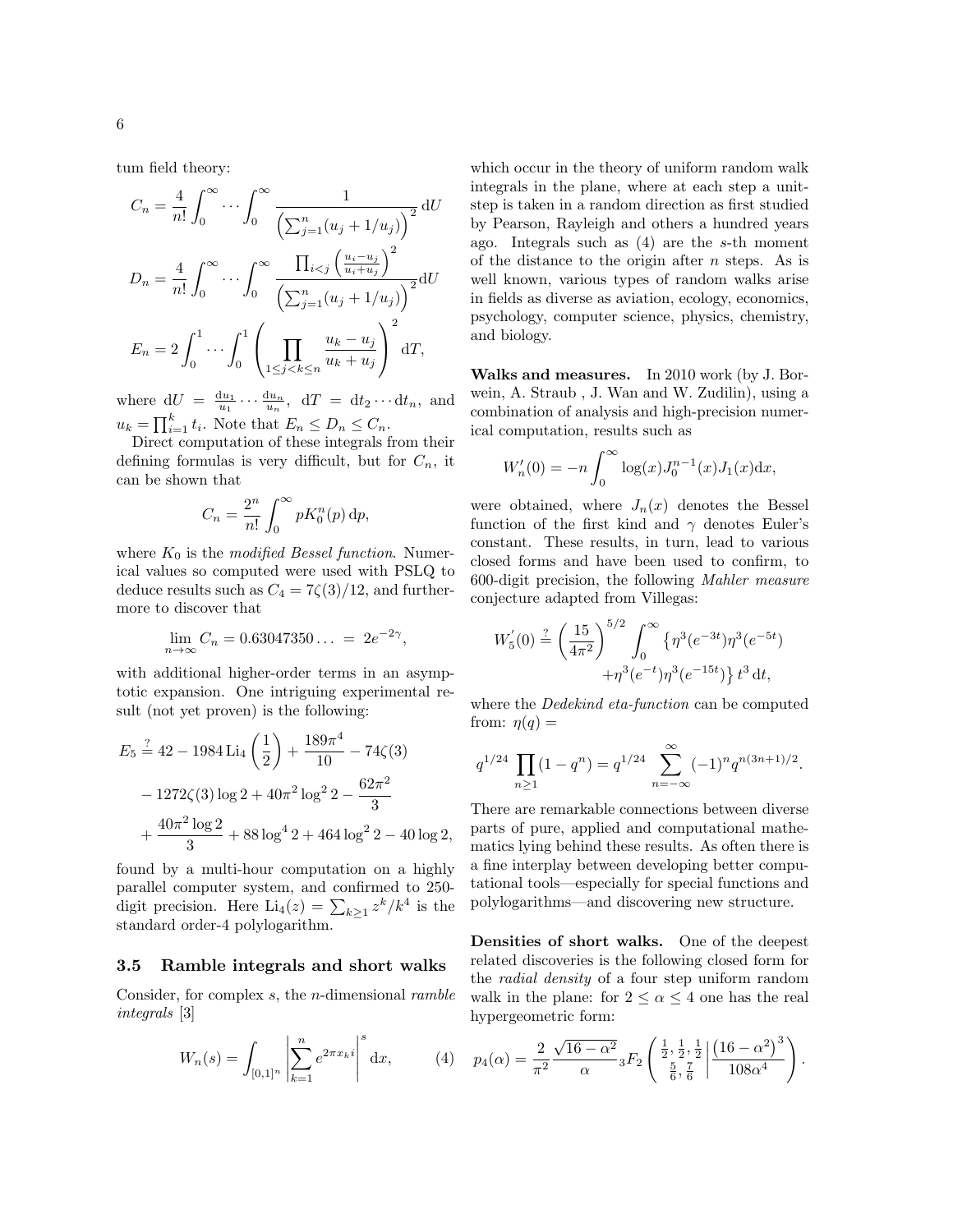#### 4. LIMITS OF COMPUTATION 7

Remarkably the real part of the right side of this identity is valid everywhere on [0, 4], as plotted in Figure 6. This was an entirely experimental



Figure 6: The "shark-fin" density of a four step walk.

discovery—involving at least one fortunate error but is now fully proven.

### 3.6 Moments of elliptic integrals

The previous study on ramble integrals also led to a comprehensive analysis of moments of elliptic integral functions of the form:

$$
\int_0^1 x^{n_0} K^{n_1}(x) K'^{n_2}(x) E^{n_3}(x) E'^{n_4}(x) \mathrm{d} x,
$$

where the elliptic functions  $K, E$  and their complementary versions are:

$$
K(x) = \int_0^1 \frac{dt}{\sqrt{(1 - t^2)(1 - x^2 t^2)}}
$$
  
\n
$$
E(x) = \int_0^1 \frac{\sqrt{1 - x^2 t^2}}{\sqrt{1 - t^2}} dt
$$
  
\n
$$
K'(x) = K(\sqrt{1 - x^2}) \qquad E'(x) = E(\sqrt{1 - x^2}).
$$

Computations of these integrals to 3200-digit precision, combined with searches for relations using the PSLQ algorithm, yielded thousands of unexpected relations among these integrals (see [3]). The scale of the computation was required by the number of integrals under investigation.

#### 3.7 Snow crystals

Computational experimentation has even been useful in the study of snowflakes. In a 2007 study,

Janko Gravner and David Griffeath used a sophisticated computer-based simulator to study the process of formation of these structures, known in the literature as snow crystals and informally as snofakes. Their model simulated each of the key steps, including diffusion, freezing, and attachment, and thus enabled researchers to study, dependence on melting parameters. Snow crystals produced by their simulator vary from simple stars, to six-sided crystals with plate-ends, to crystals with dendritic ends, and look remarkably similar to natural snow crystals. Among the findings uncovered by their simulator is the fact that these crystals exhibit remarkable overall symmetry, even in the process of dynamically changing parameters. Their simulator is publicly available at http://psoup.math.wisc.edu/Snofakes.htm.

# 4 Limits of computation

Developments such as the above have led to reexamination of the role of computation in formal mathematical work. To begin with, a legitimate question is whether one can truly trust—in the mathematical sense—the result of a computation, since there are many possible sources of errors: unreliable numerical algorithms; bug-ridden computer programs implementing these algorithms; system software or compiler errors; hardware errors, either in processing or storage; insufficient numerical precision; and obscure errors of hardware, software or programming that surface only in particularly large or difficult computations.

As a single example of the sorts of difficulties that can arise, the present authors found that neither Maple nor Mathematica was able to numerically evaluate constants of the form

$$
\frac{1}{2\pi} \int_0^{2\pi} f(e^{i\theta}) \,\mathrm{d}\theta
$$

where  $f(\theta) = \text{Li}_1(\theta)^m \text{Li}_1^{(1)}(\theta)^p \text{Li}_1(\theta + \pi)^n$  $\text{Li}_1^{(1)}(\theta - \pi)^q$  (for  $m, n, p, q \ge 0$  integers) to high precision in reasonable run time. In part this was because of the challenge of computing polylog and polylog derivatives (with respect to order) at complex arguments. The version of Mathematica that we were using was able to numerically compute  $\partial \text{Li}_s(z)/\partial s$  to high precision, which is required here, but such evaluations were not only